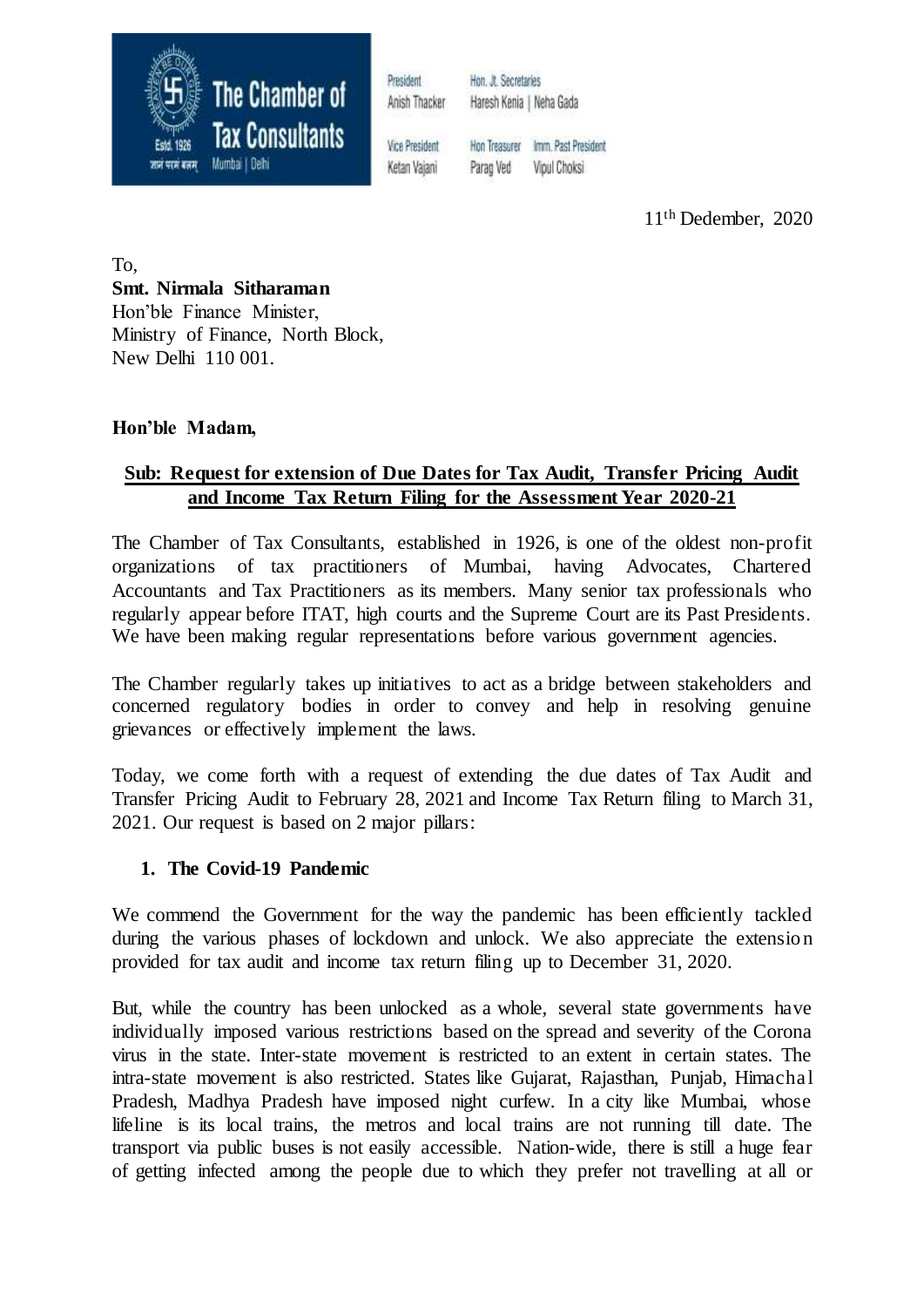restrict it to the vicinity of their homes. Due to this restriction of movement, several industries and private offices have still not started fully functioning and are still struggling to function at a certain level of normalcy. This also includes the offices of the Chartered Accountants and Tax Practitioners.

Due to this, the details required for completing audits and carrying on tax audit and filing the return of income are not being received promptly and thus the audits cannot be efficiently performed.

Also travelling to the place of audit without availability of trains is very difficult for the professionals and their staff in a city like Mumbai as well as the curfews imposed have curtailed work hours in other cities.

Several Chartered Accountants, Tax Practitioners and there staff have been infected and have not been able to work for minimum of 14 days. Also visiting any audit place all the more exposes them to the virus making them prone to get infected.

In addition to this, the senior citizens are advised to stay at home. This includes senior professionals and senior assesses who following this advice will not be able to comply with the existing due dates.

These hindrances are making it very difficult for the assessees, the Chartered Accountants and the Tax Practitioners to comply with even the extended due dates.

## **2. Delay in release of utilities and instructions**

The utilities for the income tax return were made available only June'20 onwards instead of April'20.

Following is the chart showing the release date and the latest update date:

| Sr.            | Income           | Schema Release   | Schema Updation   | Utility Updation |
|----------------|------------------|------------------|-------------------|------------------|
| No.            | Tax              | Date             | Date              | Date             |
|                | Return           |                  |                   |                  |
| $\mathbf{1}$   | ITR <sub>1</sub> | June 2, 2020     | September 9, 2020 | December 1, 2020 |
| 2              | ITR <sub>2</sub> | June 26, 2020    | November 4, 2020  | December 3, 2020 |
| 3              | ITR <sub>3</sub> | July 31, 2020    | November 9, 2020  | December 1, 2020 |
| $\overline{4}$ | ITR <sub>4</sub> | June 5, 2020     | October 15, 2020  | December 1, 2020 |
| $\overline{5}$ | ITR <sub>5</sub> | August 25, 2020  | November 18, 2020 | December 3, 2020 |
| 6              | ITR <sub>6</sub> | 22.<br>September | November 22, 2020 | December 3, 2020 |
|                |                  | 2020             |                   |                  |